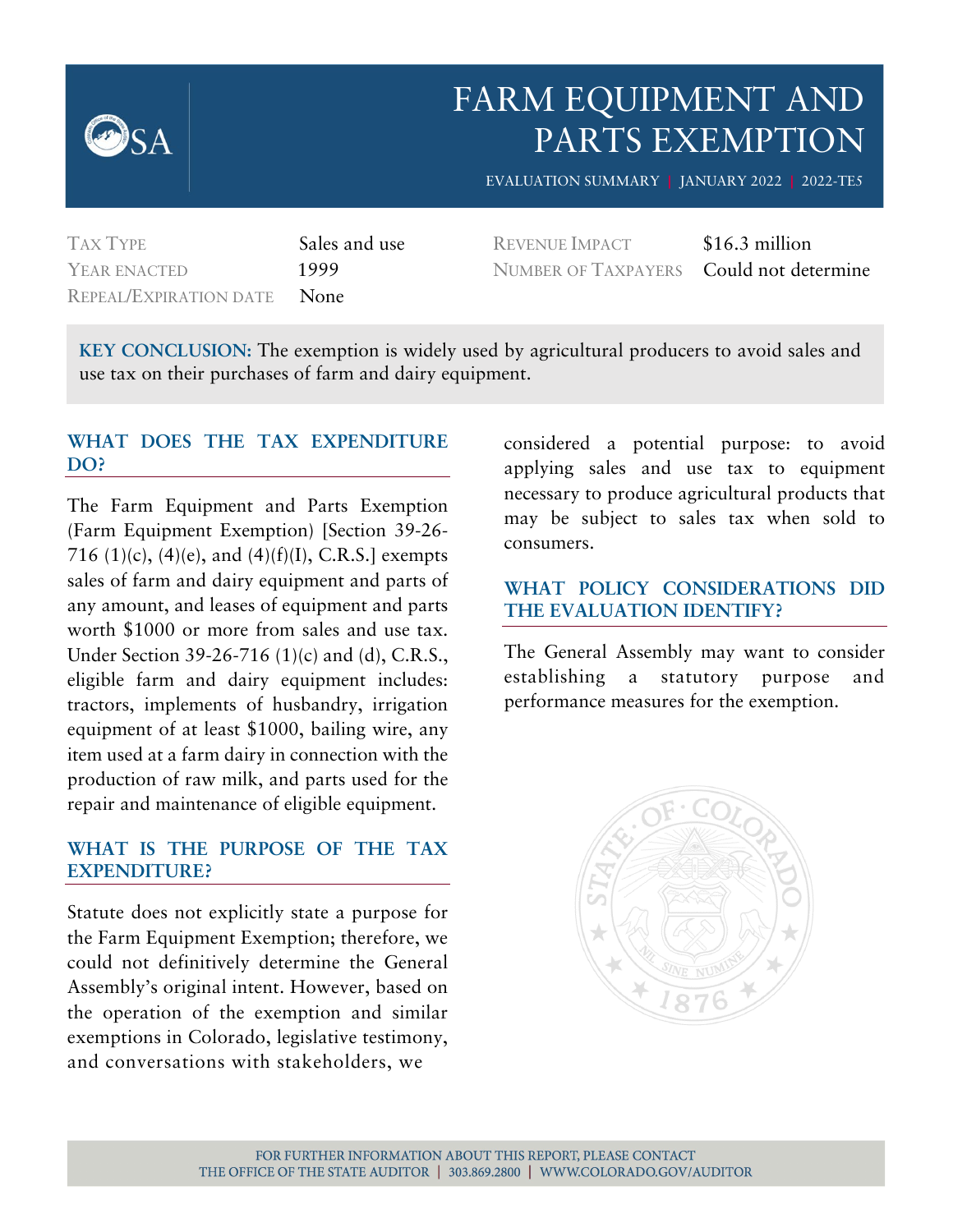# FARM EQUIPMENT AND PARTS EXEMPTION

# EVALUATION RESULTS

#### WHAT IS THE TAX EXPENDITURE?

The Farm Equipment and Parts Exemption (Farm Equipment Exemption) [Section 39-26-716(1)(c), (4)(e), and (4)(f)(I), C.R.S.] exempts from sales and use tax: sales of eligible farm and dairy equipment and parts of any value, and *leases* of eligible farm and dairy equipment and parts with a fair market value of at least \$1,000. Under Section  $39-26-716(1)(c)$  and (d), C.R.S., eligible farm and dairy equipment includes, but is not limited to:

- $\blacksquare$  Tractors
- Implements of husbandry
- Irrigation equipment with a purchase price of at least  $$1,000$
- Bailing wire
- Any item used at a farm dairy in connection with the production of raw milk
- Parts used for the repair and maintenance of eligible equipment

To qualify, the equipment must be used directly and primarily for a farm, ranch, or livestock production operation. The exemption does not include items used in a manner that is only incidental to an agricultural operation, or commercial dairy equipment used to pasteurize or separate milk, or on-road motor vehicles, regardless of whether they are used in an otherwise eligible agricultural operation.

Additionally, under Section 29-2-105(1)(d)(I), C.R.S., local governments that have their sales taxes collected by the State may choose whether to adopt the exemption. Currently, 10 state-collected cities and 19 state-collected counties have adopted the exemption. Home rule cities and counties, established under Article XX, Section 6 of the Colorado Constitution, that collect their own sales taxes may set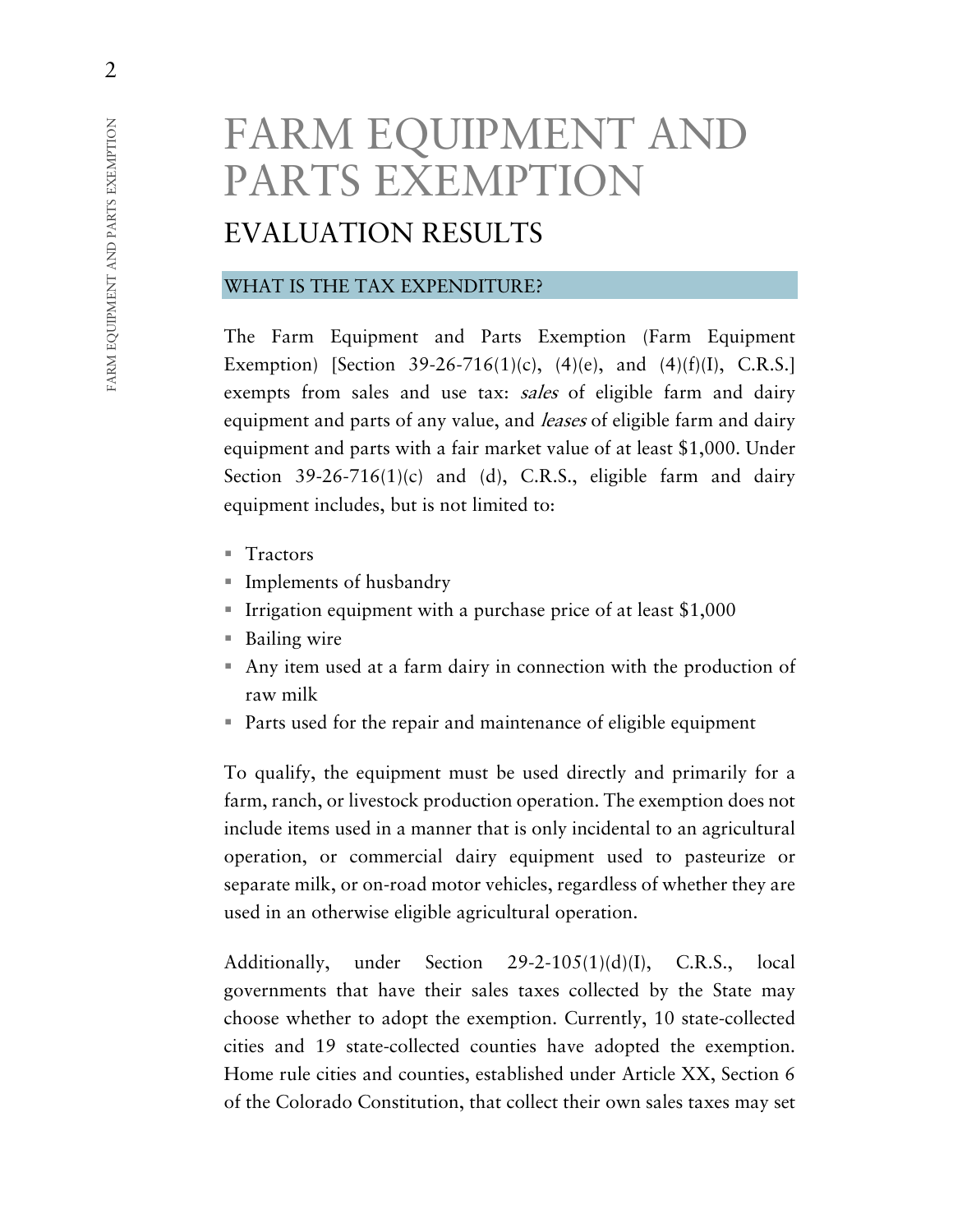their own tax policy independently from the State and are not required to have an exemption for sales of farm equipment. We found that eight of the 15 most populous home rule cities in the state have adopted a sales tax exemption for farm equipment.

The exemption was created in 1999 by House Bill 99-1002 and was expanded in 2000 by House Bill 00-1162, which added parts used to repair and maintain equipment to the list of eligible items, and in 2001 by House Bill 01-1256, which added dairy equipment and parts.

To qualify for the exemption, purchasers must present an Affidavit for Colorado Sales Tax Exemption for Farm Equipment (Form DR 0511) to vendors stating that they meet the qualifications for the exemption. Vendors then apply the exemption and report exempt sales using the Colorado Retail Sales Tax Return (Form DR 0100).

#### WHO ARE THE INTENDED BENEFICIARIES OF THE TAX EXPENDITURE?

Statute does not directly state the intended beneficiaries of the Farm Equipment Exemption. Based on the operation of the exemption, we considered the direct beneficiaries to be agricultural producers because they are able to avoid paying sales and use tax on their purchases of equipment and parts used for their agricultural operations. According to data from the U.S. Department of Agriculture (USDA), there were about 39,000 farms in the state as of Calendar Year 2017 that could potentially benefit from the exemption. Farm equipment vendors may also benefit to the extent that agricultural producers purchase additional equipment due to the exemption since it decreases the equipment's after-tax cost.

#### WHAT IS THE PURPOSE OF THE TAX EXPENDITURE?

Statute does not explicitly state a purpose for the Farm Equipment Exemption; therefore, we could not definitively determine the General Assembly's original intent. However, based on the operation of the exemption and other similar exemptions in Colorado, legislative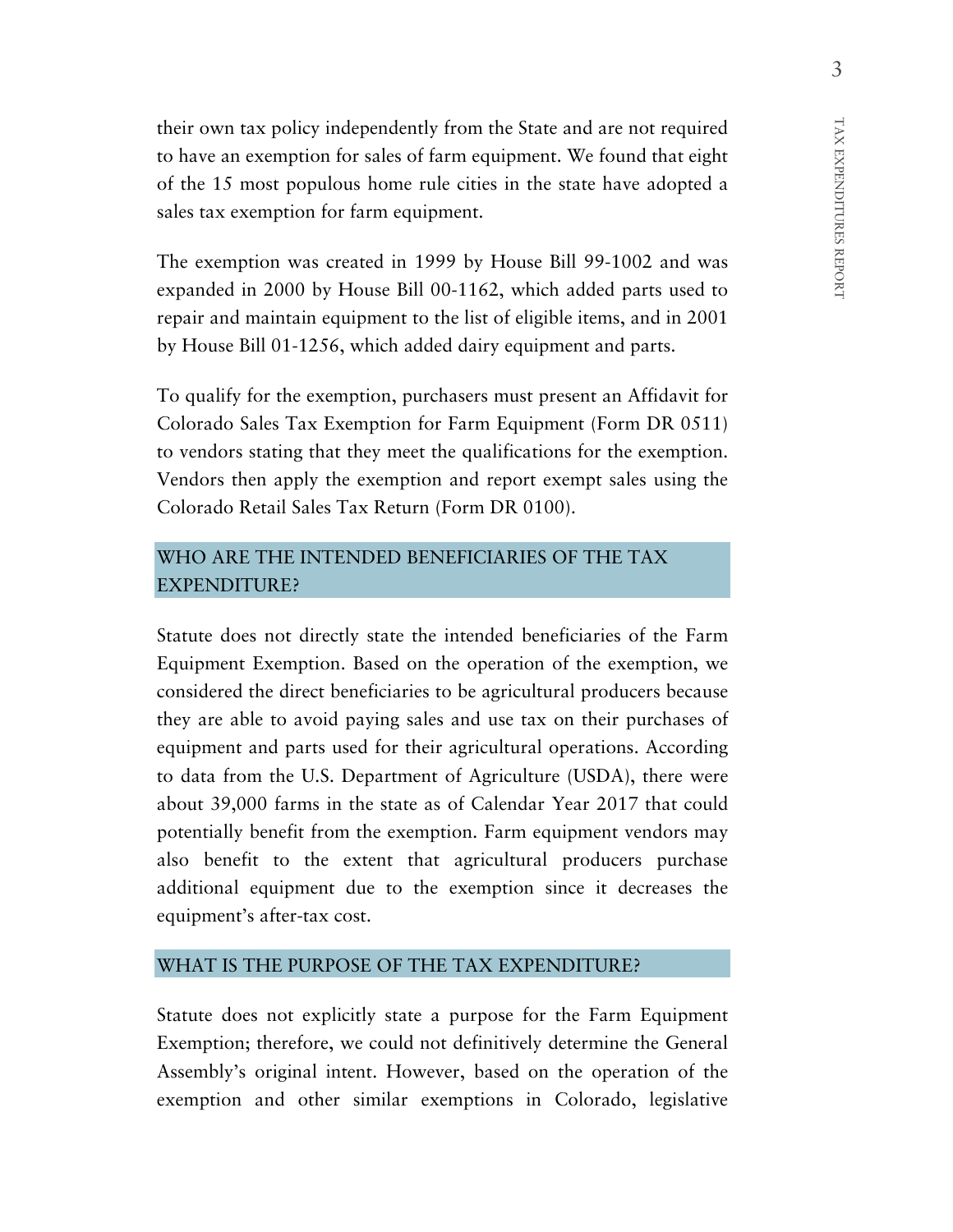testimony, and conversations with stakeholders, we considered a potential purpose: to avoid applying sales and use tax to equipment necessary to produce agricultural products that may be subject to sales tax when sold to consumers. This exemption is consistent with other sales and use tax exemptions in Colorado and other states for machinery, equipment, and supplies used to produce consumer goods.

# IS THE TAX EXPENDITURE MEETING ITS PURPOSE AND WHAT PERFORMANCE MEASURES WERE USED TO MAKE THIS DETERMINATION?

We could not definitively determine whether the Farm Equipment Exemption is meeting its purpose because no purpose is provided for it in statute or its enacting legislation. However, we found that it is meeting the potential purpose we considered in order to conduct our evaluation because eligible beneficiaries are aware of and using it.

Statute does not provide quantifiable performance measures for this exemption. Therefore, we created and applied the following performance measure to determine the extent to which the exemption is meeting its potential purpose:

# PERFORMANCE MEASURE: To what extent is this exemption being used by agricultural producers?

RESULT: We determined that the exemption is being widely used by agricultural producers in the state. Based on Department of Revenue (Department) data, vendors applied the exemption to about \$526 million in agricultural equipment sales in Calendar Year 2019, with about 416 vendors reporting the exemption on their sales tax returns. According to stakeholders, agricultural producers know about the exemption and commonly claim it when making eligible purchases.

4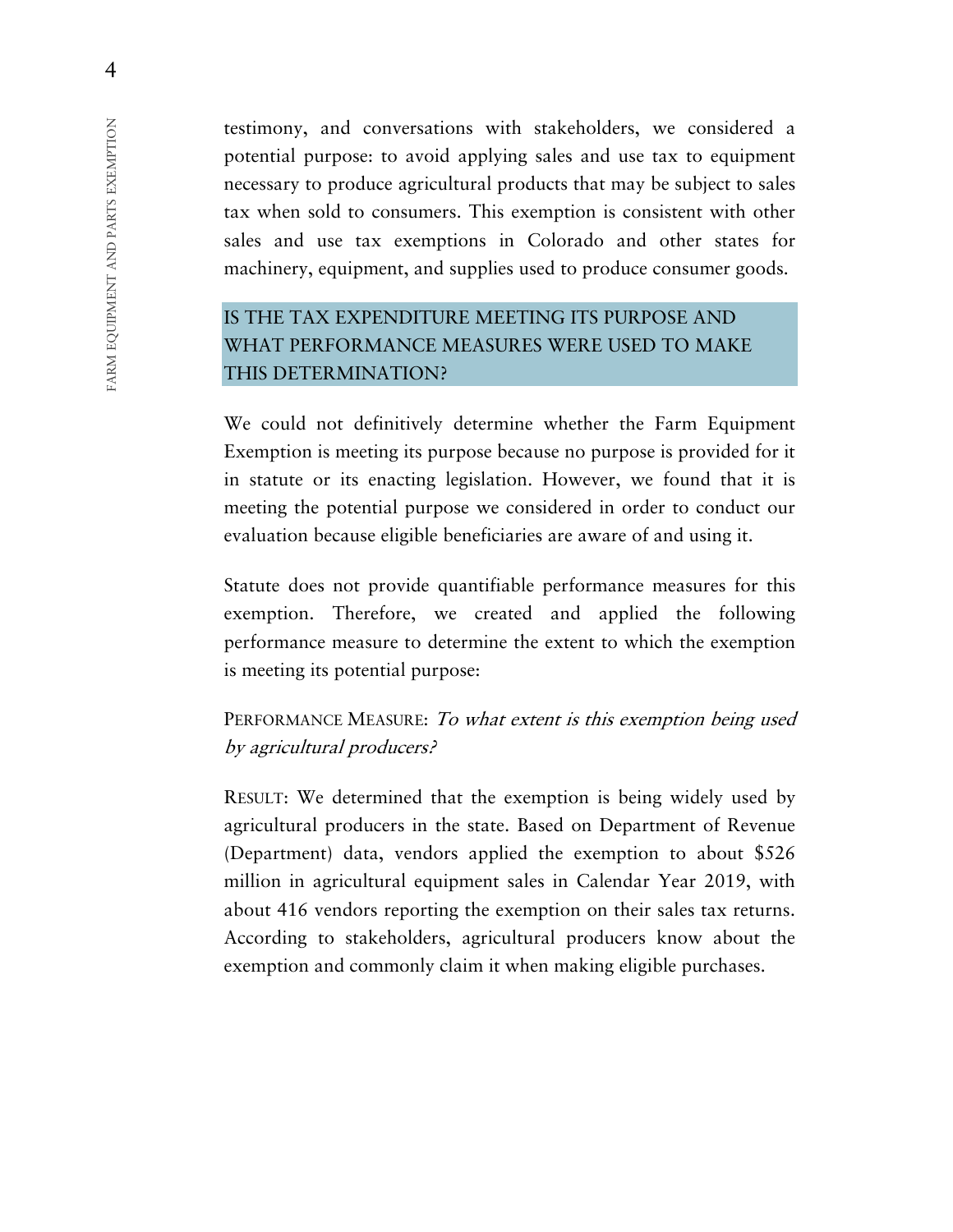## WHAT ARE THE ECONOMIC COSTS AND BENEFITS OF THE TAX EXPENDITURE?

According to the Department's 2020 Tax Profile & Expenditure Report, the exemption resulted in about \$16.3 million in forgone state revenue and a corresponding tax savings for beneficiaries in Calendar Year 2019, up from about \$14 million in 2017.

The exemption also reduces local government sales tax revenue and provides a corresponding benefit to agricultural producers in the 10 cities and 19 counties that have adopted the exemption. Although we lacked data necessary to quantify the revenue impact to these local governments, the sales tax rates in these cities and counties range between 0.25 percent and 6.50 percent, which is equivalent to the additional after-tax cost savings agricultural producers would realize due to the local exemption. Home rule cities and counties that collect their own sales taxes are not required to apply the exemption and only eight of the 15 most populous home rules cities and counties have decided to apply it. Therefore, purchases of farm equipment are still subject to local sales tax in most areas of the state.

Stakeholders reported that the reduced after-tax cost resulting from the exemption provides an important economic benefit because many agricultural producers operate on small margins and would have difficulty absorbing the additional sales tax cost for purchases of equipment. Additionally, for most agricultural producers, it would be difficult to pass the cost of sales tax on equipment to consumers in the form of higher prices since most producers must sell their products at established market prices for agricultural commodities. In particular, stakeholders reported that the exemption is impactful for purchases of more expensive equipment, such as tractors and combines. According to a stakeholder, who is a tractor dealer, the cost of a 75 horsepower tractor is between \$49,000 and \$55,000. For a purchase in this price range, the exemption would provide a savings between \$1,420 and \$1,600. In comparison, according to the USDA, the average farming operation earned a profit of \$29,700 in 2017.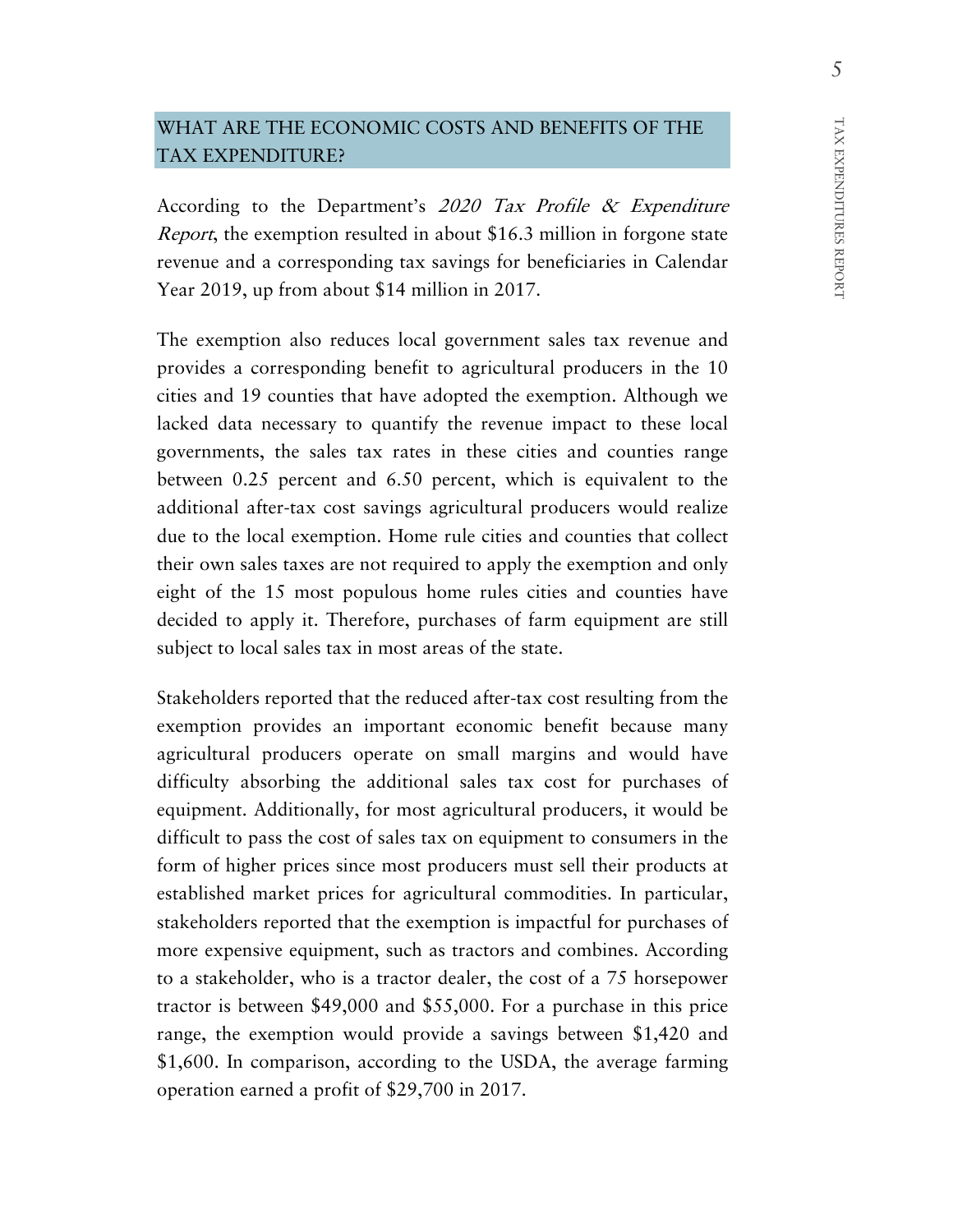## WHAT IMPACT WOULD ELIMINATING THE TAX EXPENDITURE HAVE ON BENEFICIARIES?

Elimination of the tax expenditure would result in agricultural producers having to pay the State's 2.9 percent sales tax on purchases and leases of farm and dairy equipment and parts. Additionally, the purchases would be subject to additional local sales taxes in the 10 cities and 19 counties that have their sales taxes collected by the State that have adopted the exemption if it were eliminated. According to stakeholders, it would be difficult for agricultural producers to absorb this additional cost and some would likely reduce their equipment purchases, potentially by waiting longer to replace or repair older equipment. Stakeholders also noted that some would go to other states that have a sales tax exemption for farm equipment to purchase equipment and parts, and reported that this happened when there was a temporary hiatus of the exemption in 2010. Although the use tax rate still applies to out-of-state equipment purchases, use tax can be difficult for the State to enforce since it generally must be self-reported by purchasers. Therefore, to the extent that agricultural producers would be discouraged from making purchases in the state, eliminating the exemption could also reduce revenue for farm equipment vendors.

#### ARE THERE SIMILAR TAX EXPENDITURES IN OTHER STATES?

Of the 45 states that levy a sales and use tax, 38, including all the states bordering Colorado, have an exemption for farm equipment. Though most states' exemptions are similar to Colorado's, we identified some states that place additional limits on the exemption. For example, Alabama and California only provide partial exemptions for farm and dairy equipment and Louisiana limits the exemption to the first \$50,000 spent on farm equipment annually.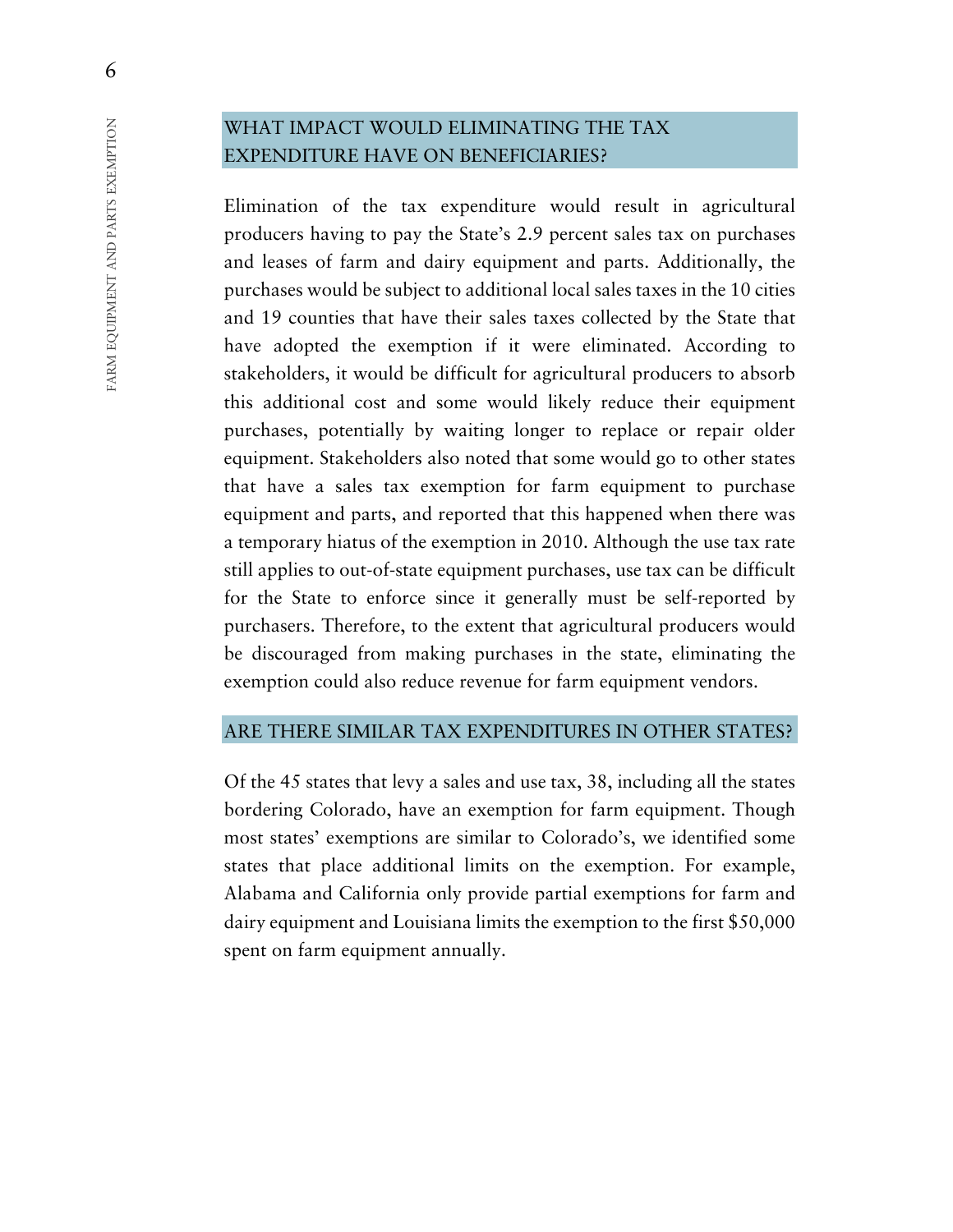## ARE THERE OTHER TAX EXPENDITURES OR PROGRAMS WITH A SIMILAR PURPOSE AVAILABLE IN THE STATE?

We identified the following tax expenditures with a similar purpose of exempting equipment and inputs used in the production of goods that are subject to sales tax when sold to final consumers:

MACHINERY USED IN MANUFACTURING EXEMPTION [Section 39-26-709, C.R.S.] — Exempts purchases greater than \$500 of machinery used predominately in manufacturing tangible personal property from sales and use tax.

AGRICULTURAL INPUTS EXEMPTIONS [SECTION 39-26-716, C.R.S.] — Exempts sales of livestock, seeds, livestock bedding, and other agricultural materials from sales and use tax.

# WHAT DATA CONSTRAINTS IMPACTED OUR ABILITY TO EVALUATE THE TAX EXPENDITURE?

There were no data constraints that impacted our ability to evaluate the tax expenditure.

# WHAT POLICY CONSIDERATIONS DID THE EVALUATION IDENTIFY?

THE GENERAL ASSEMBLY MAY WANT TO CONSIDER AMENDING STATUTE TO ESTABLISH A STATUTORY PURPOSE AND PERFORMANCE MEASURES FOR THE FARM EQUIPMENT EXEMPTION. As discussed, statute and the enacting legislation for the exemption do not state the exemption's purpose or provide performance measures for evaluating its effectiveness. Therefore, for the purposes of our evaluation, we considered a potential purpose: to avoid applying sales and use tax to equipment necessary to produce agricultural products that may be subject to sales tax when sold to consumers. We identified this purpose based on our review of the statutory language, legislative testimony, and conversations with stakeholders. We also developed a performance measure to assess the extent to which the exemption is meeting its